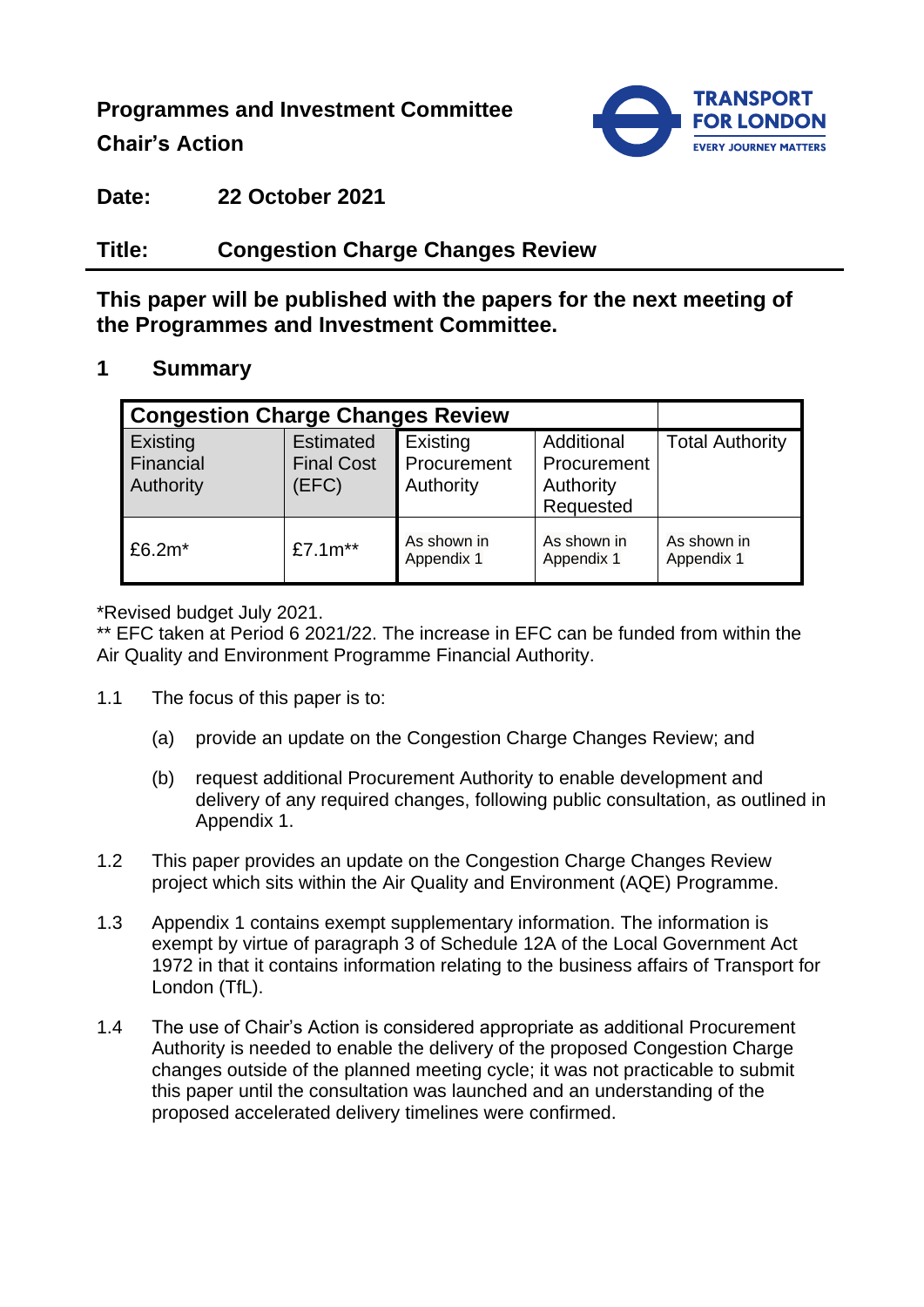1.5 The members of the Committee are asked to consider the proposal and provide Prof. Greg Clark CBE, as Chair, with their views on or before 12 noon on Wednesday 27 October 2021. The contents of this paper and the exercise of Chair's Action will be reported to the next meeting of the Committee.

### **2 Recommendations**

**2.1 The Chair of the Committee, in consultation with available Members, is asked to note the paper and the related information in Appendix 1, which is exempt from publication, and approve additional Procurement Authority in the sums requested in Appendix 1 to extend the contracts with Capita Business Services Ltd to develop the potential Congestion Charge changes.**

# **3 Background**

- 3.1 The Mayor's Transport Strategy (MTS) sets out two policies to reduce emissions from transport in London.
	- (a) Policy 6 states: The Mayor, through TfL and the boroughs, and working with stakeholders, will take action to reduce emissions – in particular diesel emissions – from vehicles on London's streets, to improve air quality and support London reaching compliance with UK and EU legal limits as soon as possible; and
	- (b) Policy 7 states: The Mayor, through TfL and the boroughs, and working with stakeholders, will seek to make London's transport network zero emission by 2050, contributing towards the creation of a zero carbon city, and also to deliver further improvements in air quality to help meet tighter air quality standards, including achieving a health-based target of 10µg/m3 for PM2.5 by 2030. In his 2021 election manifesto the Mayor made a further commitment to accelerate the zero carbon target; aiming for London to be carbon neutral by 2030.
- 3.2 TfL is also under a legal duty to take appropriate action to minimise road traffic accidents. This is supported by the Mayor's Vision Zero ambition to eliminate all death and serious injuries from London's transport network by 2014 (MTS Policy 11).
- 3.3 The Congestion Charge is one of the tools available to help manage demand for road space in central London. The MTS commits that TfL will keep the Congestion Charge under review to ensure its continued effectiveness in delivering the MTS.
- 3.4 In accordance with the condition in the May 2020 Government funding agreement and to address the transport challenges arising from the coronavirus pandemic, proposals for temporary changes to widen the scope and level of the Congestion Charge were taken forward and introduced on 22 June 2020. The temporary changes included increasing the charge level to £15, introducing evening, weekend and bank holiday charging and expanding reimbursements to protect vulnerable people from the risk of Covid-19.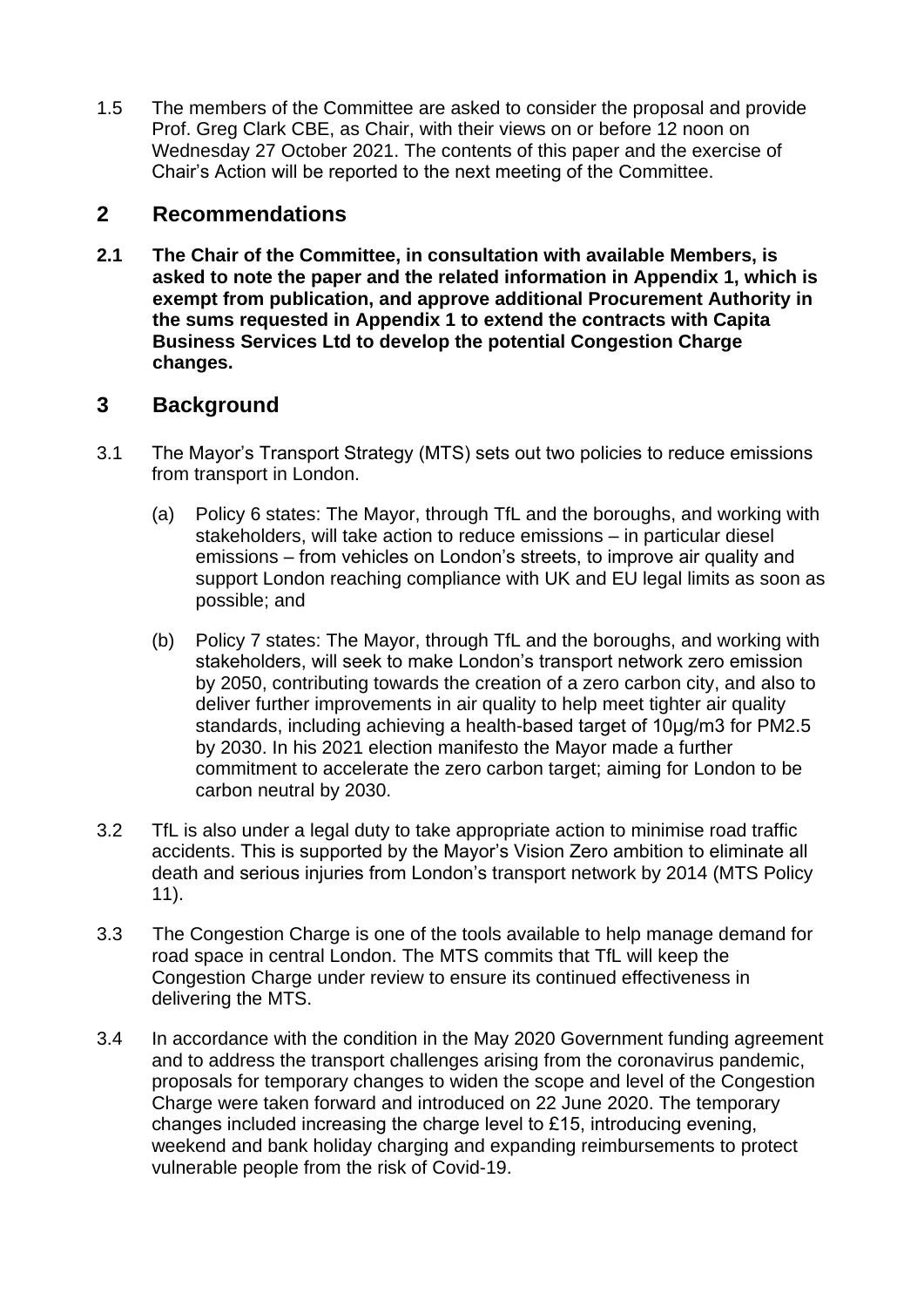- 3.5 Following the Government's announcement of the progression to Step 4 of the 'Roadmap out of lockdown' on 19 July 2021, TfL reviewed the transport challenges arising from the pandemic and identified that they were likely to persist beyond Step 4. The temporary changes to the Congestion Charge scheme remain a necessary response to these persistent challenges. They remain in place but continue to be kept under review.
- 3.6 Proposals to change the Congestion Charge on a permanent basis to achieve long-term MTS objectives and to ensure that the Congestion Charge continues to be effective in reducing traffic and congestion in central London have separately been developed and have recently been consulted on (consultation closed 6 October 2021). These proposed changes, if implemented, would replace the temporary changes should they still be in place at the time of proposed implementation (later this year for most of the proposed changes except charging hours and days which are proposed to come into effect on 28 February 2022).
- 3.7 The proposed changes being consulted upon are:
	- (a) a daily charge of £15;
	- (b) reducing the hours of operation from 07:00-22:00 each day, to between 07:00-18:00 Monday to Friday and between 12:00-18:00 at weekends and on bank holidays;
	- (c) there would be no charge between Christmas and the New Year's Day bank holiday;
	- (d) opening the 90 per cent discount for residents living in the Congestion Charge zone to new applicants;
	- (e) a deferred payment charge of £17.50 with the deadline for making payment three days after the day of travel;
	- (f) no discount for payments made by Auto Pay or Fleet Auto Pay; and
	- (g) retaining reimbursement arrangements which would apply in exceptional circumstances.

#### **Benefits of the proposals**

- 3.8 The new proposals are part of the commitment by the Mayor of London and TfL to reduce traffic and congestion in central London. This would improve London's air quality and encourage more journeys to be made by walking, cycling or public transport.
- 3.9 A £15 charge level is expected to reduce car kilometres in the Congestion Charge zone by around four per cent in the newly charged hours on weekdays and 15 per cent on weekends and bank holidays, compared to a situation where no changes were made to the pre-pandemic scheme. This is a significant reduction in an area where road space is heavily constrained, and demand is high.
- 3.10 The reduction in car usage is expected to result in an increase in sustainable travel to, within and from the Congestion Charge zone with around 6,000 new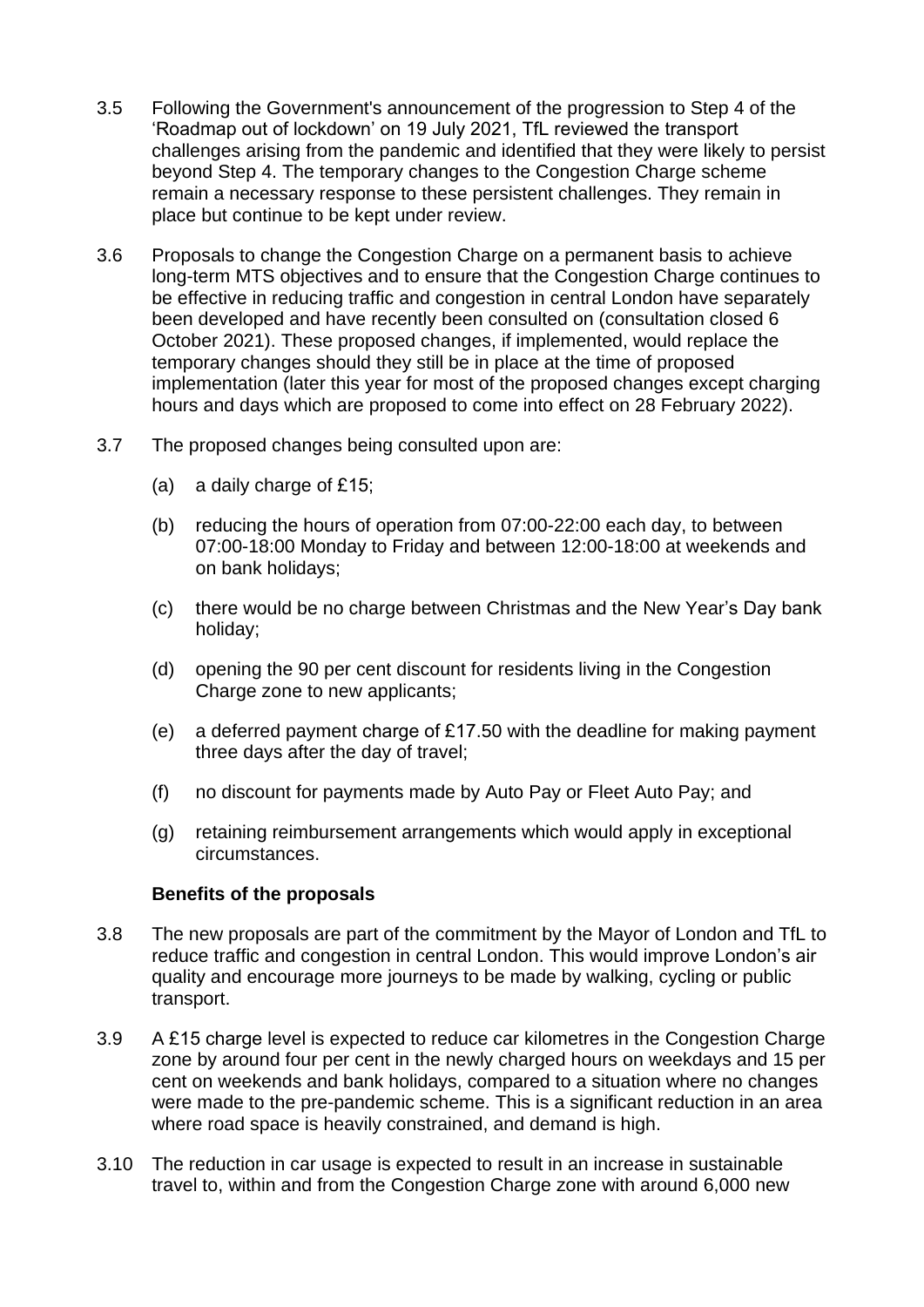trips made by public transport and 2,000 new walking and cycling trips made each weekday and around 8,000 new public transport trips and 3,000 walking and cycling trips each day on the weekend.

# **4 Summary of delivery progress in 2021/22**

4.1 On 11 December 2020 the Committee granted £1.0m Programme and Project Authority to undertake consultation and engagement work for the Congestion Charge Changes Review in 2021/22, with the design and implementation of the proposed changes planned for the following financial years. The project has since been accelerated with the consultation running from 28 July 2021 to 6 October 2021.

# **5 Planned progress during this submission**

- 5.1 The consultation responses will be analysed, and a report on the consultation and a decision document will be prepared and submitted to the Mayor later this year. Should he wish to proceed, some of the changes such as the charge level, reintroduction of the resident's discount, charge free period from Christmas Day to New Year's Day bank holiday (inclusive) and reimbursements would be introduced immediately following the decision (expected to be made in December 2021). This would be followed by a second phase of launch for the proposed changes to the charging hours on 28 February 2022, due to the need for more significant back-office and signage changes to support these elements.
- 5.2 This Procurement Authority request will allow Capita Business Services Ltd to design and deliver the back-office functionality changes to their system for the proposed Congestion Charge changes, allow for system testing and to provide back-office support to the scheme to support enforcement.

# **6 Key challenges, opportunities and lessons learnt**

### **Key challenges**

- 6.1 The public consultation on the proposed changes ended on 6 October 2021. A consultation report is being prepared which will inform the Mayor's decision in December 2021 on whether some or all of these proposals are taken forward, with or without modifications.
- 6.2 Due to the closely followed proposed launch dates, TfL must be ready to implement certain proposals almost immediately and prepare for implementation of the remainder in February 2022 if the Mayor decides to confirm the proposed changes or a modified version of them. The proposed changes remain subject to the consultation and Mayoral decision irrespective of this request for Procurement Authority being granted.
- 6.3 Should the Mayor decide not to give legal effect to all or some of the proposed changes, the costs of some of the preparatory work are at risk and likely to be wasted. Only costs which are reasonable and necessary to the establishment of the amended Congestion Charge scheme may be incurred.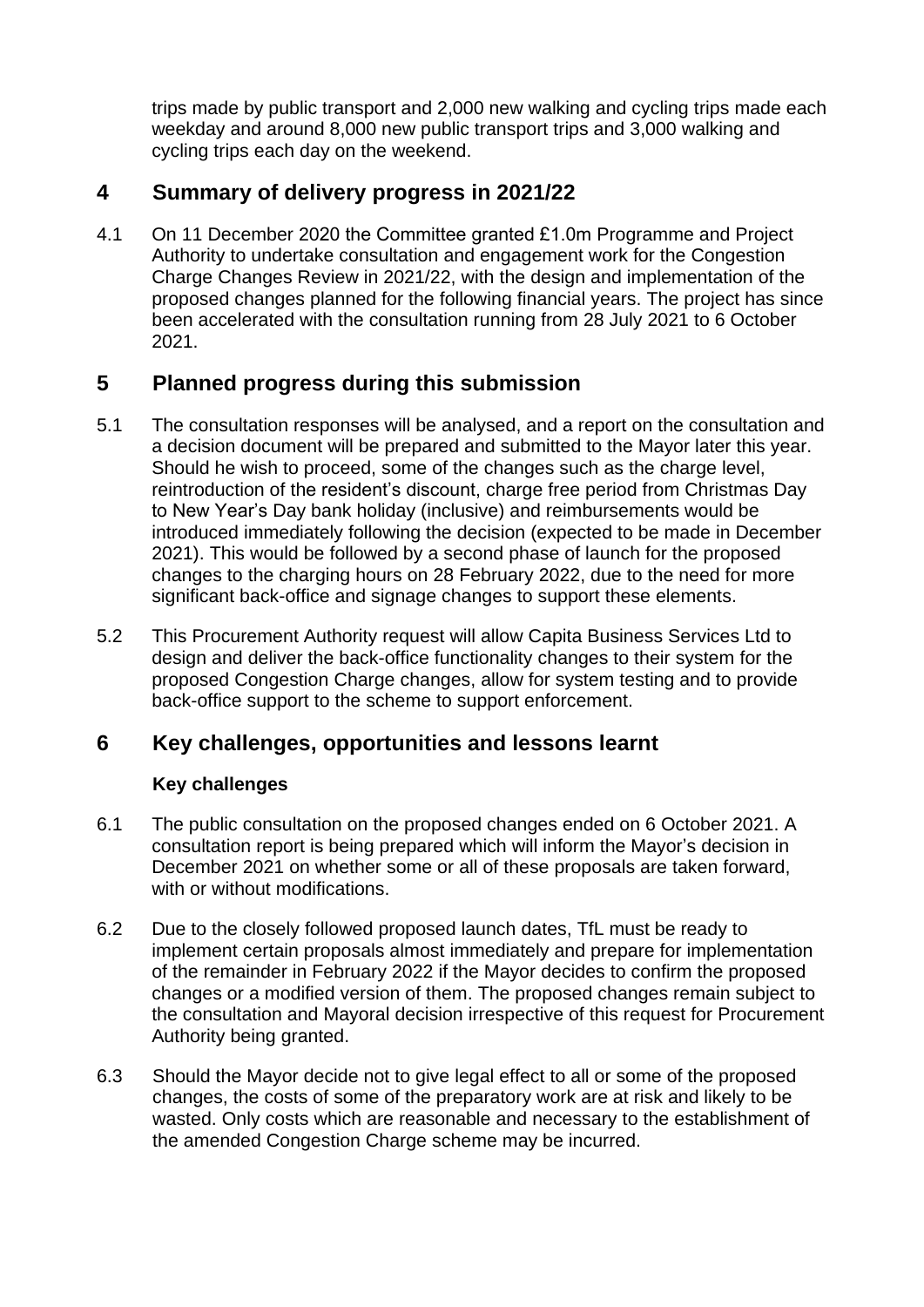- 6.4 It is considered necessary to undertake certain preparatory activities prior to Mayoral decision so that the proposed implementation timetable may be met. This timetable has been set having regard to factors such as the scheme's objectives, the impact of the changes on certain groups (for example, re-opening the residents' discount to new applicants) and operational requirements. Considered within the context of the net proceeds of the Congestion Charge scheme and proposed timetable for implementation, it is likely that the 'at risk' costs will be incurred reasonably and by necessity.
- 6.5 We will ensure that any specific activity for which Procurement Authority is given falls within the scope of TfL's powers to undertake preparatory work and that it is reasonable and necessary to incur costs in doing so.

# **7 Equality Implications**

- 7.1 Section 149 of the Equality Act 2010 (the Public Sector Equality Duty) provides that, in the exercise of their functions, public authorities must have due regard to the need to:
	- (a) eliminate discrimination, harassment, victimisation and any other conduct that is prohibited by or under the Equality Act 2010;
	- (b) advance equality of opportunity between persons who share a relevant protected characteristic and persons who do not share it; and
	- (c) foster good relations between persons who share a relevant protected characteristic and persons who do not share it.
- 7.2 An Integrated Impact Assessment has been prepared in respect of the proposed changes and forms part of the consultation materials. It will be taken into account by the Mayor when deciding whether to proceed with the proposals.
- 7.3 In addition, TfL will comply with Section 17 of the Crime and Disorder Act 1998 and will consider how to reduce the risk of crime, including acts of terrorism, in their plans, projects and activities.

### **8 Financial Implications**

- 8.1 On 11 December 2020 the Committee granted delegated Programme and Project Authority of £1.0m to undertake consultation and engagement work for the Congestion Charge Changes Review in 2021/22, with the design and implementation of the proposed changes planned for the following financial years.
- 8.2 A total of £6.2m is included in the Budget, as approved by the Board on 28 July 2021, for spend in 2021/22. Due to the project acceleration this expenditure was not included in the submission to the Committee in December 2020, however, the change to a bus operator financed model for the 'Grid to Gate' bus electrification project allows for a transfer of authority within the portfolio for this financial year.
- 8.3 In July 2020, the Committee approved additional Procurement Authority to extend and vary the contract with Capita Business Services Ltd for the development of the back-office system elements for the existing and planned air quality projects to 2025/26.